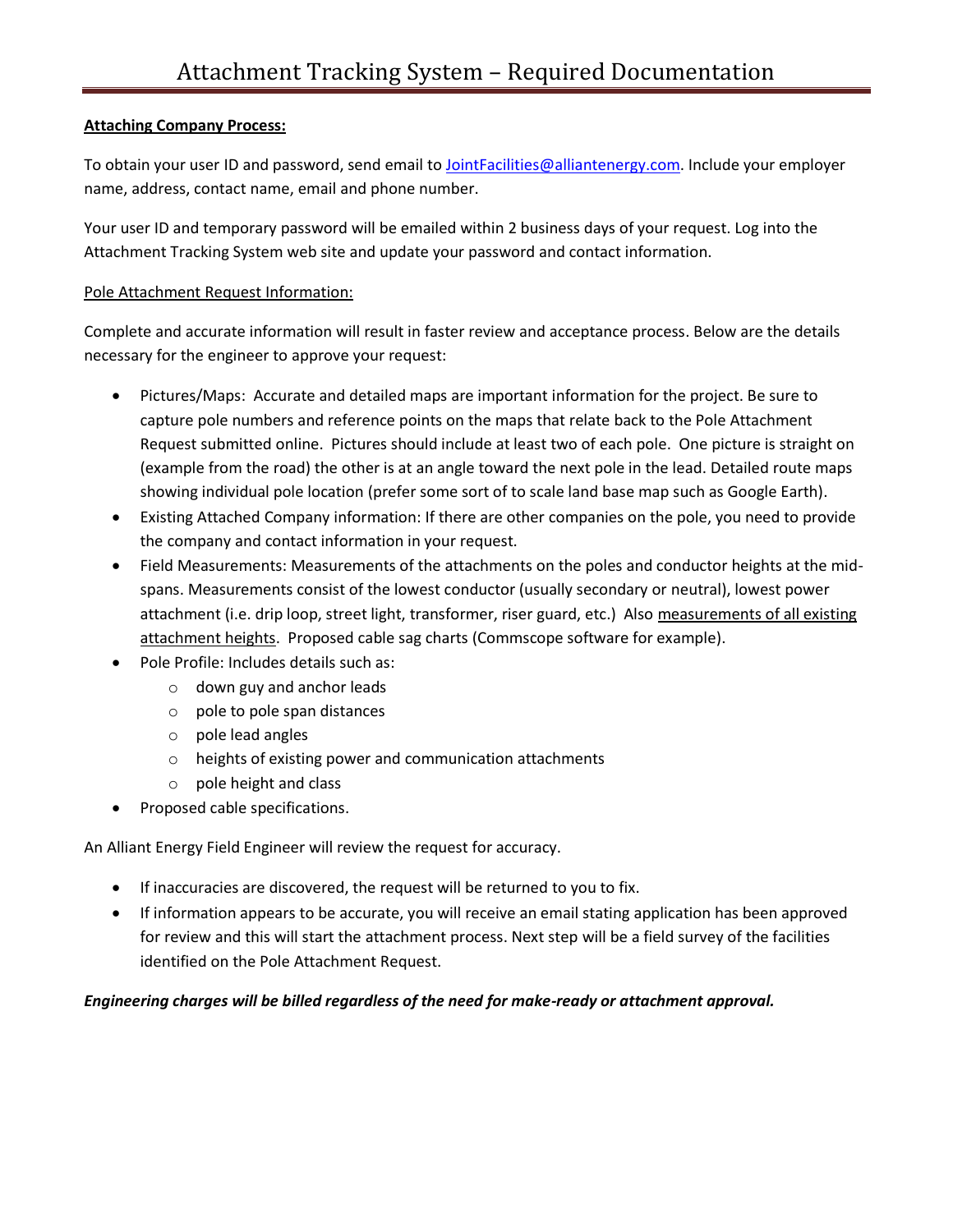Pole Attachment Request Quick Steps: Items highlighted below represent steps which require an update via the online tracking system. Failure to complete the highlighted steps may result in cancellation of your request.

1. Attaching Company enters the request in the Attachment Tracking System

Select Pole Attachment from home page and enter the necessary information:

- a. Pole Location: WPL pole tag information; IPL address and general location.
- b. Total cable diameter.
- c. Proposed attachment height.
- d. Minimum sage & maximum sage.
- e. Existing attachment information.
- f. When done '+' key will add line for additional poles and once all poles entered click Submit.
- 2. Alliant Energy Field Engineer or assigned contractor will review attachment request
	- a. Request Accepted: All necessary information was provided correctly, opens 45 day window to complete Pre-Construction Walkthrough.
	- b. Request Reject: Request is missing information or needs correction. Field Engineer will reject the request and the system will send an email to the attaching company. The attaching company can make updates and resubmit it for review. If approved, the project moves to Pre-Construction Walkthrough.
- 3. Pre-Construction Walkthrough is completed
	- a. Field Engineer or assigned contraction will determine the make-ready work for all parties attached on pole and if the pole can support attachment request. Any previous violations uncovered during the walkthrough will need to be corrected prior to attachment work.
- 4. Attaching Company Reviews the Walkthrough and indicates which poles they will attach to:
	- a. Attaching company will receive email notification Walkthrough is complete and must log onto Attachment Tracking System and indicate intention to attach to pole(s) within 14 days. (Attachment Tracking Home Page, select Walkthrough Results, highlight project and select Edit, indicate Yes or No for each pole identified on the project)
	- b. After 14 days if the attachment has not been updated with Y or N to attach, the request for attachment will be cancelled. (Please see User Guide Walkthrough Results for more details).
- 5. Make-Ready estimate created
	- a. Once intention to attach has been submitted online, an estimate of costs for the Make-Ready work required will be completed and emailed within 14 days.
	- b. Attaching company must Accept/Reject Alliant Energy Make-Ready Estimate within 14 days (Log into Attachment Tracking System, select Estimate and Re-Estimate from Home Page, highlight the project and make your selection)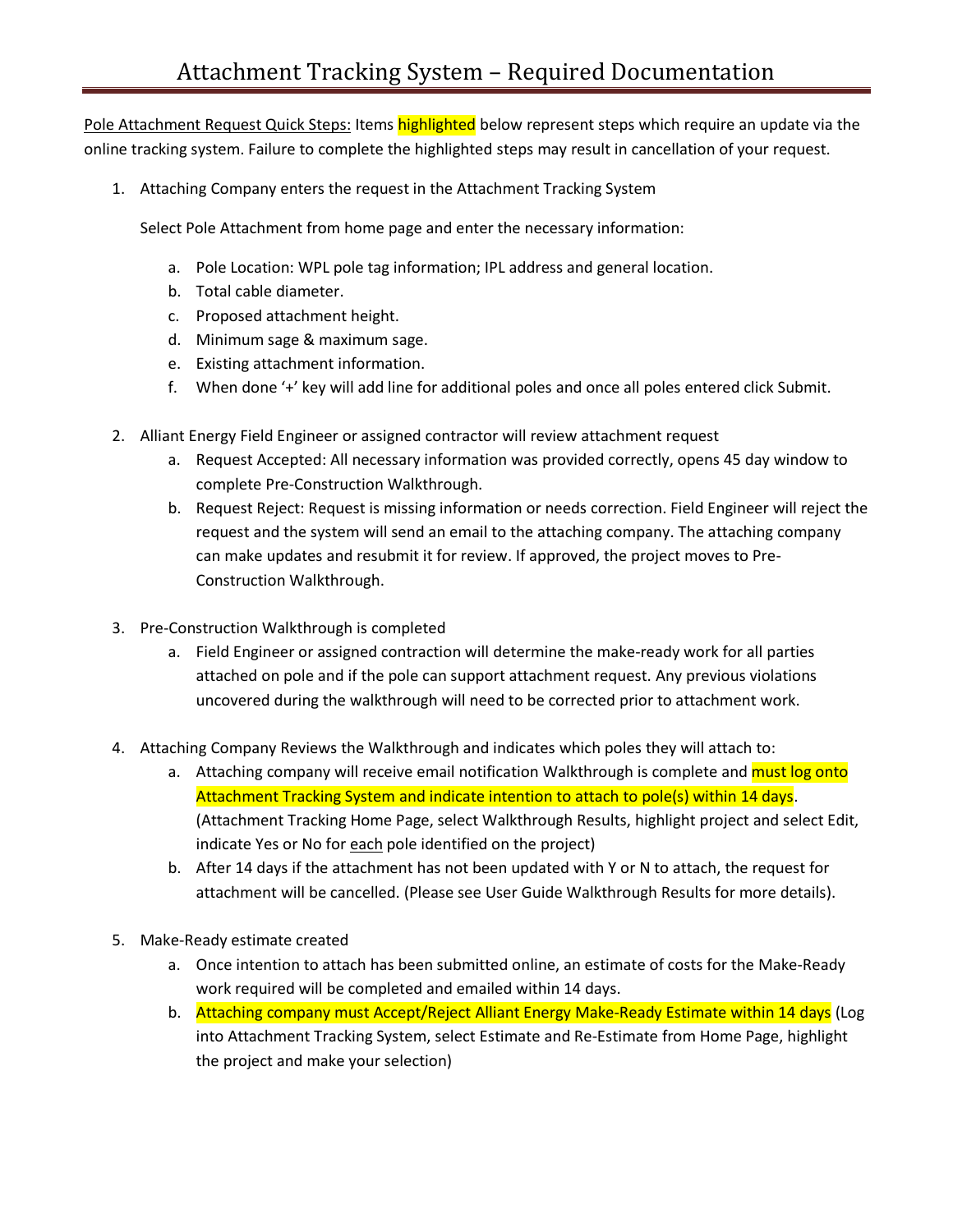- 6. Make-ready work commences
	- a. Once estimate has been accepted, Make-Ready work email notifications will be sent to all parties attached to poles to complete the work within 60 days.
	- b. It is the attaching company's responsibility to work with existing attached companies to coordinate make-ready work.
- 7. Make-Ready Complete
	- a. Once make-ready work is complete, all companies with make-ready work must update Make-Ready Work as completed which is located on Pole Attachment Home Page.
	- b. When all make-ready work has been completed and updated in the Attachment Tracking System, email notification will be sent to Attaching Company to complete attachment(s).
- 8. Attaching Company can proceed (must receive email from step #7b to commence)
	- a. Once attachment(s) complete, Attaching Company must update Complete Attachment on **Attachment Tracking Home page.**
- 9. Post-Construction Walkthrough
	- a. A walkthrough will be completed to verify attachments to pole were done correctly and that there are no violations.
- 10. Violations Corrected
	- a. Violations will be documented and companies will have 30 days to resolve and document Post-Construction Violations Complete by logging into the system and updating under Violations.
- 11. Pole Attachment Request Closed and attaching company billed
	- a. Once Post-Construction is complete with no violations, Attachment will be complete and processed for billing make-ready work and engineering and survey costs

### **Existing Attached Company Process:**

To obtain your user ID and password, send email to JointFacilities[@alliantenergy.com. In](mailto:JointFacilities@alliantenergy.com)clude your employer name, address, contact name, email and phone number.

Your user ID and temporary password will be emailed within 2 business days of your request. Log into the Attachment Tracking System web site and update your password and contact information.

### Make-Ready Work:

You will be notified via email informing you of make-ready work to accommodate Attaching Company's request. FCC rules dictate that make-ready work must be completed within 60 days of notification. Once you have completed make-ready, notify Alliant Energy by logging onto Attachment Tracking System and select Make-Ready Work from home page.